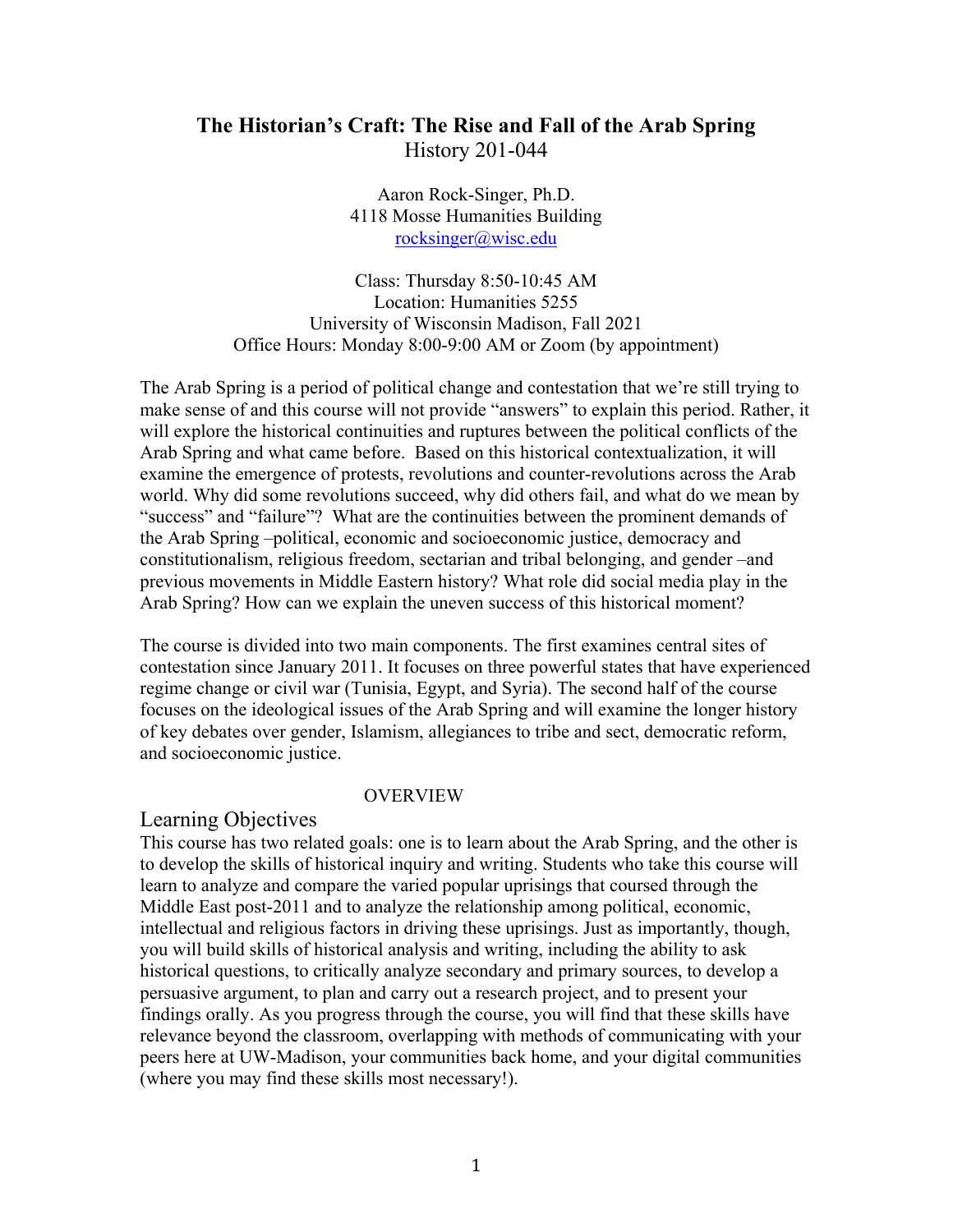# Class Rhythm

Each week, you are expected to come to class having carefully read and reflected on the assigned secondary and primary sources. We will begin each class by reviewing any questions that you had regarding the assigned material and will then move onto discussing the main themes and arguments of the assigned secondary material. During the second half of class, we will turn towards analysis of primary sources. Prior to class, I expect you to have viewed (and taken notes) on the lecture and made a good faith-effort to complete the reading questions based on the assignment secondary and primary sources.

Over the course of the semester, you will develop your skills as historians, working up to writing a final paper that historically traces one or more key drivers of an uprising in a particular Arab country. This process will begin with a critical analysis of a primary source **(9.23)** and then a review essay on a secondary source (**10.7).** We will then put these two skills to use in crafting a research proposal (**10.21),** and compiling an annotated bibliography (**11.11).** The final month of the course will revolve around converting this training to a research project, first with a draft and in-class presentation (12.2) and then with a final draft **(12.17).**

# Explanation of credit hours

The credit standard for this 3-credit course is met by an expectation of a total of 135 hours of student engagement with the course's learning activities (at least 45 hours per credit or 9 hours per week), which include regularly scheduled meeting times (group seminar meetings of 115 minutes per week), dedicated online time, reading, writing, individual consultations with the instructor, and other student work as described in the syllabus. The core of our course is our weekly meeting so please make every effort to be present and engaged.

# Course Materials

You will need to purchase the following text for this course:

- Haas, Mark and David W. Lesch. *The Arab Spring: The Hope and Reality of the Uprisings* (New York: Routledge, 2017). ISBN 978-0813349749 (~\$34.71). You can find it: https://www.amazon.com/Arab-Spring-Hope-Reality-Uprisings/dp/0813349745
- Storey, William Kelleher. *Writing History: A Guide for Students:* 5th ed. (Oxford, UK: Oxford University Press, 2015). ISBN 978-0190238940 (~\$22.36). You can find it here: https://www.amazon.com/Writing-History-William-Kelleher-Storey/dp/0190238941/ref=sr\_1\_4?dchild=1&keywords=Writing+History%3A+ A+Guide+for+Students&qid=1628538376&s=books&sr=1-4

It is crucially important that you purchase the **second** edition of *The Arab Spring* (2017), as the first edition (2012) is woefully out of date. You can make sure to purchase the correct editions of both of these works by checking the included ISBN numbers. Other than this book, all materials, *including regular short lectures*, will be available on Canvas for you to download.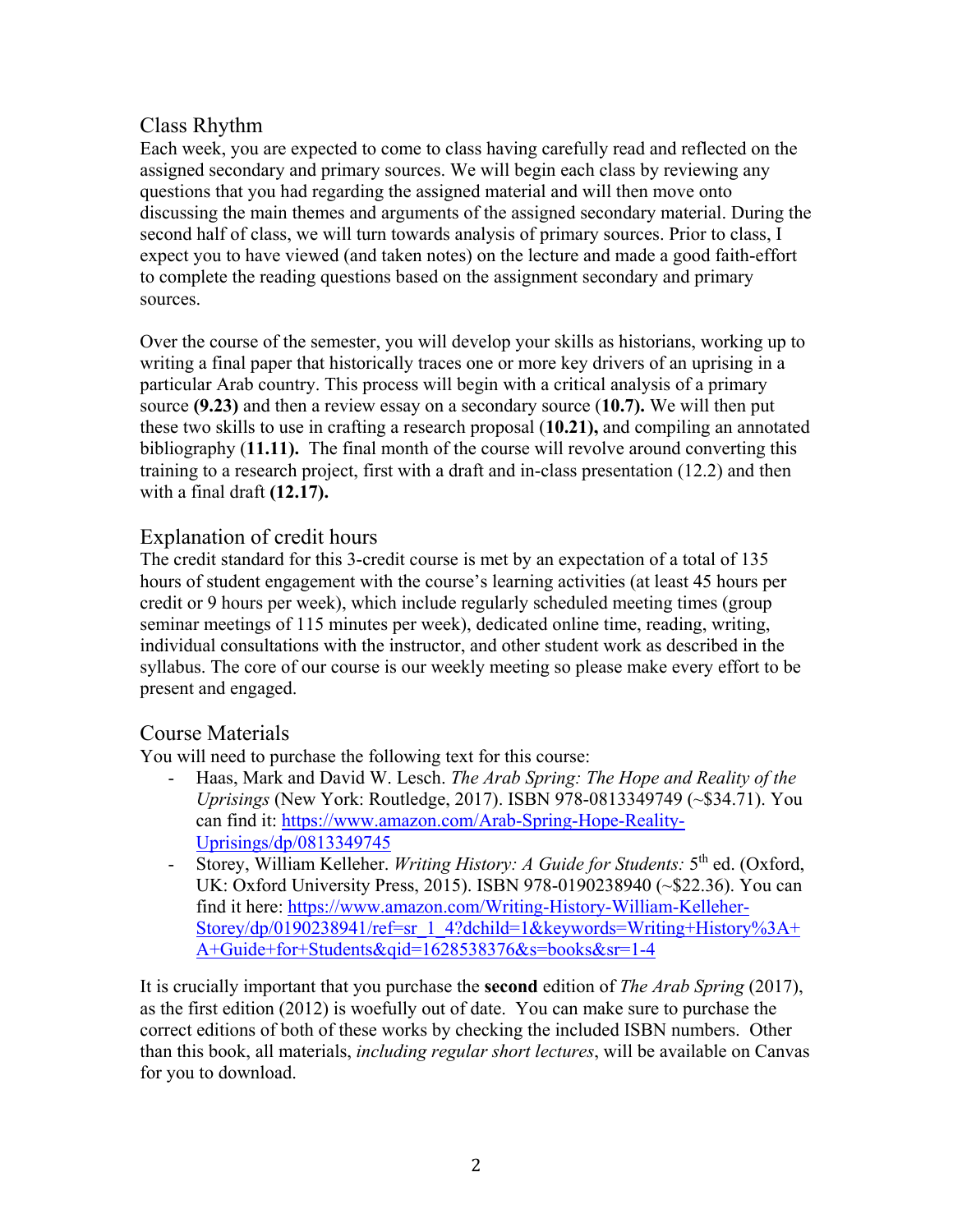# Digital Devices

You are permitted to use a computer or tablet to take notes on my lectures or to record key points of class discussions. That said, much of this course depends on your active participation, whether listening to your classmates' ideas or offering your own. Given this, I will frequently request that all digital devices be put away. To reduce our dependence on computers in class, I expect you to arrive having printed out and marked up the text and any notes on which you wish to draw.

If this digital device policy will pose an unnecessary hardship for you, let me know. We will find a solution that meets your needs and my pedagogical goals.

## Usage of Audio Recorded Lectures Statement

Lecture materials and recordings for History 201 are protected intellectual property at UW-Madison. Students in this course may use the materials and recordings for their personal use related to participation in this class. Students may also take notes solely for their personal use. If a lecture is not already recorded, you are not authorized to record my lectures without my permission unless you are considered by the university to be a qualified student with a disability requiring accommodation. [Regent Policy Document 4- 1] Students may not copy or have lecture materials and recordings outside of class, including posting on internet sites or selling to commercial entities. Students are also prohibited from providing or selling their personal notes to anyone else or being paid for taking notes by any person or commercial firm without the instructor's express written permission. Unauthorized use of these copyrighted lecture materials and recordings constitutes copyright infringement and may be addressed under the university's policies, UWS Chapters 14 and 17, governing student academic and non-academic misconduct.

### Accommodations

I welcome open communication regarding your learning needs. If you intend to request accommodations in this course, please contact the McBurney Disability Resource Center as soon as possible in order to register. I work according to the University's policy, as articulated by the Committee on Access and Accommodation in Instruction:

The University of Wisconsin-Madison supports the right of all enrolled students to a full and equal educational opportunity. The Americans with Disabilities Act (ADA), Wisconsin State Statute (36.12), and UW-Madison policy (Faculty Document 1071) require that students with disabilities be reasonably accommodated in instruction and campus life. Reasonable accommodations for students with disabilities is a shared faculty and student responsibility. Students are expected to inform faculty [me] of their need for instructional accommodations by the end of the third week of the semester, or as soon as possible after a disability has been incurred or recognized. Faculty [I], will work either directly with the student [you] or in coordination with the McBurney Center to identify and provide reasonable instructional accommodations. Disability information, including instructional accommodations as part of a student's educational record, is confidential and protected under FERPA.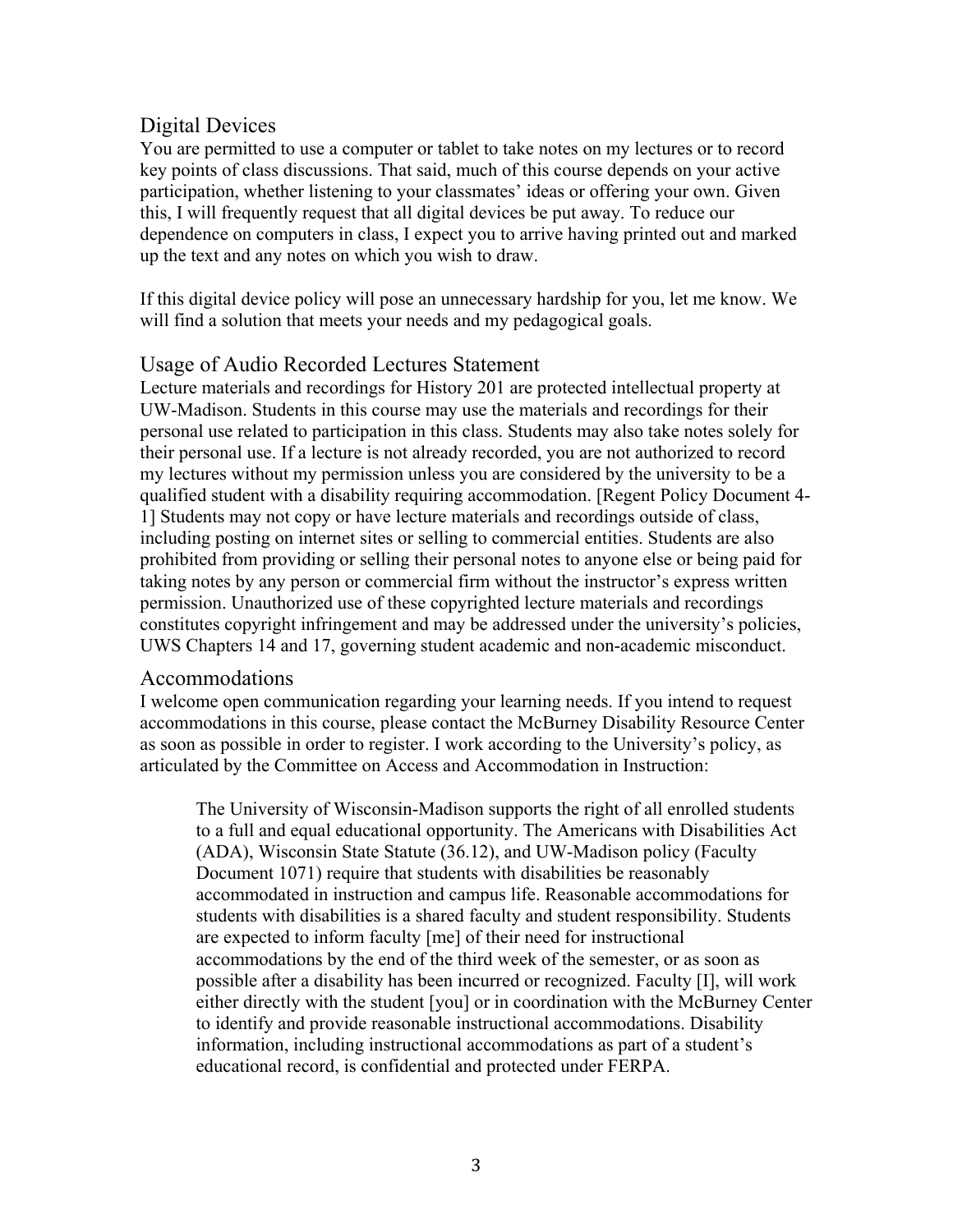## Quarantine or Isolation Due to COVID-19

Students should continually monitor themselves for COVID-19 symptoms and get tested for the virus if they have symptoms or have been in close contact with someone with COVID-19. Students should reach out to instructors as soon as possible if they become ill or need to isolate or quarantine, in order to make alternate plans for how to proceed with the course. Students are strongly encouraged to communicate with their instructor concerning their illness and the anticipated extent of their absence from the course (either in-person or remote). The instructor will work with the student to provide alternative ways to complete the course work.

## Diversity and Inclusion

Diversity is a source of strength, creativity, and innovation for UW-Madison. We value the contributions of each person and respect the profound ways their identity, culture, background, experience, status, abilities, and opinion enrich the university community. We commit ourselves to the pursuit of excellence in teaching, research, outreach, and diversity as inextricably linked goals.

## Writing Resources

The *History Lab* is a resource center specific to the History Department in which experts (current Ph.D. students) will assist you with your research papers. Regardless of your stage –whether deciding on a topic, formulating a thesis, outlining or sharpening your argument, or revising a draft –the staff at the History Lab can help you improve as a writer. Schedule an individual consultation by going to http://go.wisc.edu/hlab.

## Academic Integrity

My expectation is that you will adhere to the university's policies on academic integrity, available at https://conduct.students.wisc.edu/academic-integrity/. While we will discuss particular questions that pertain to academic integrity in class –such as correct citation, how to paraphrase an argument –you are responsible prior to addressing these particular questions. Broadly speaking, the guidelines are simple A) when in doubt, cite B) cite not only language, but also ideas and c) when paraphrasing, change the language.

### Assignment Submission

Please submit all assignments to me digitally at my university email address. An assignment due in class must be sent to me *by the beginning of class*, i.e. 8:50 AM.

## Late Policy

If an assignment for this course coincides with assignments in other courses, students may request an extension *no less than one week in advance*. Extensions will not be granted beyond this point, and late assignments lose one letter grade/day. In other words, the onus is on you to structure your time so that you can successfully complete the assignments by the due date.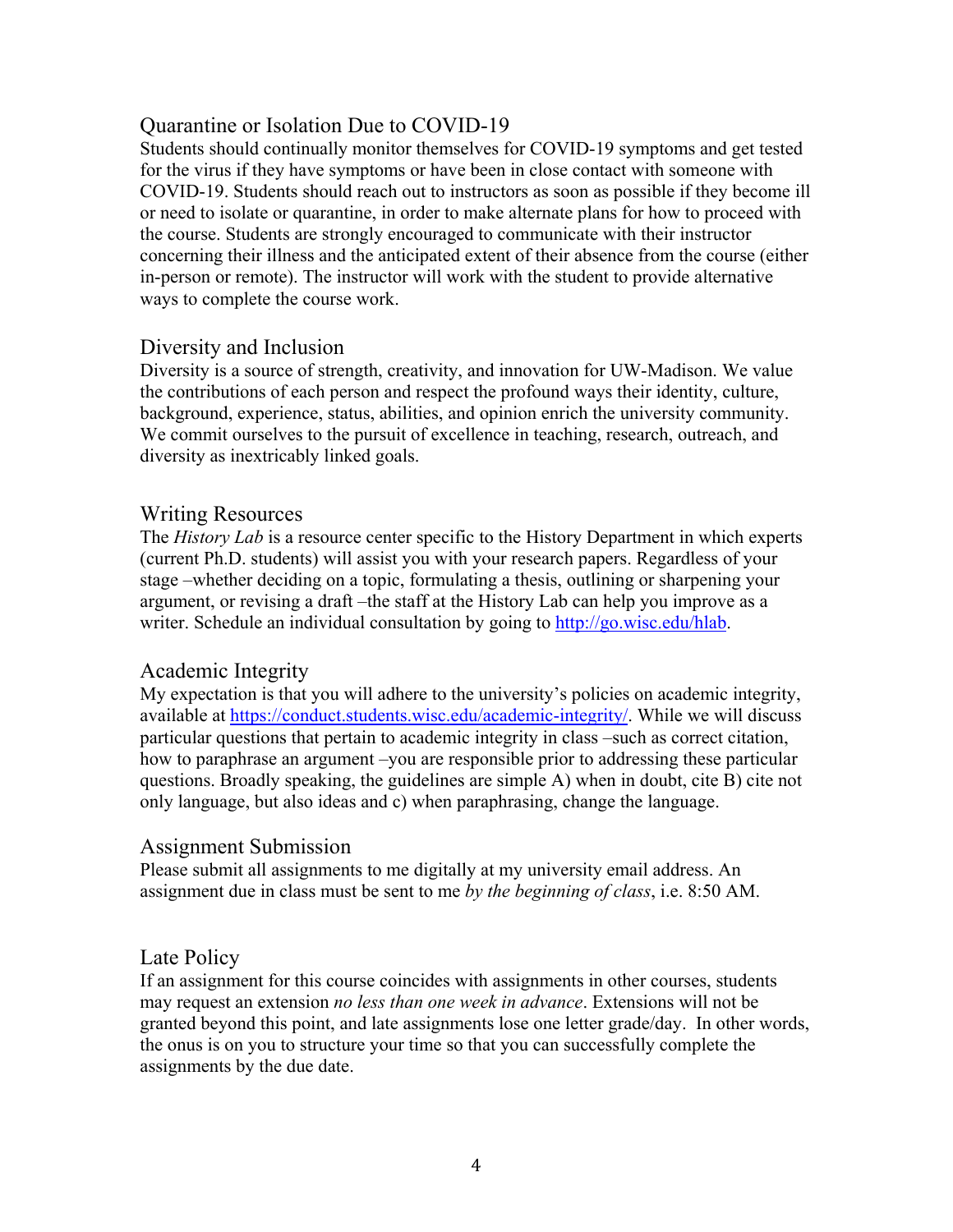#### ASSESSMENT

Components of the Course Grade: Critical analysis of a primary source (2 pages), due 9.23: 9% Review essay on a secondary source (2 pages), due 10.7 10% Research proposal (2 pages), due 10.21: 10% Annotated bibliography (2-3 pages), due 11.11: 6% In-class presentation (5 minutes), 12.2 5% Final draft of your research paper, due 12.17: 30% Your class participation: 30%

## CANVAS

On Canvas, you will find the readings organized by week, as well as assignments, course documents (which includes weekly reading questions and the syllabus), and weekly recorded lectures.

### **Standards**

You will receive detailed directions for each assignment in this course. Your class participation grade will reflect a combination of the following skills: regular attendance; class preparation (including notes on assigned readings); listening and engagement with the ideas of other students in the class; and asking questions and offering comments that advance our class discussion and show growth in your skills as a historian. While it is not an official component of the grade for this course, I also hope that you will schedule virtual "office hours" meetings so that we can discuss both the course material and your academic interests more broadly.

#### EMAIL

I will do my best to respond to your questions as quickly as I can during business hours (8:00 AM-4:00 PM). I may also be able to respond outside of those hours, but I will generally respond the next morning. It is your responsibility to think ahead on this front! When you email, please also be mindful of the difference between texting and emailing; the following guide may be of help:

http://udel.edu/~jsoares/How%20to%20Use%20Proper%20Email%20Etiquette%20Whe n%20Writing%20to%20a%20Professor.pdf. In short, more punctuation, fewer emojis.

### **Part I: Understanding the Rise and Fall of the Arab Spring**

9.9 First day of class: Syllabus review

9.16 The Arabs: An Introduction (Asynchronous, Yom Kippur)

- Lecture: The Arabs in World History (Canvas)
- S: Adeed Dawisha, *Arab Nationalism in the Twentieth Century: From Triumph to Despair* (Princeton, NJ: Princeton University Press, 2003), 14-48.
- *Assignment*: Please complete reading questions on the Dawisha reading.
- Storey, *Writing History*, 9-26 (1C-1M, on choosing an appropriate topic of study)

9.23 Egypt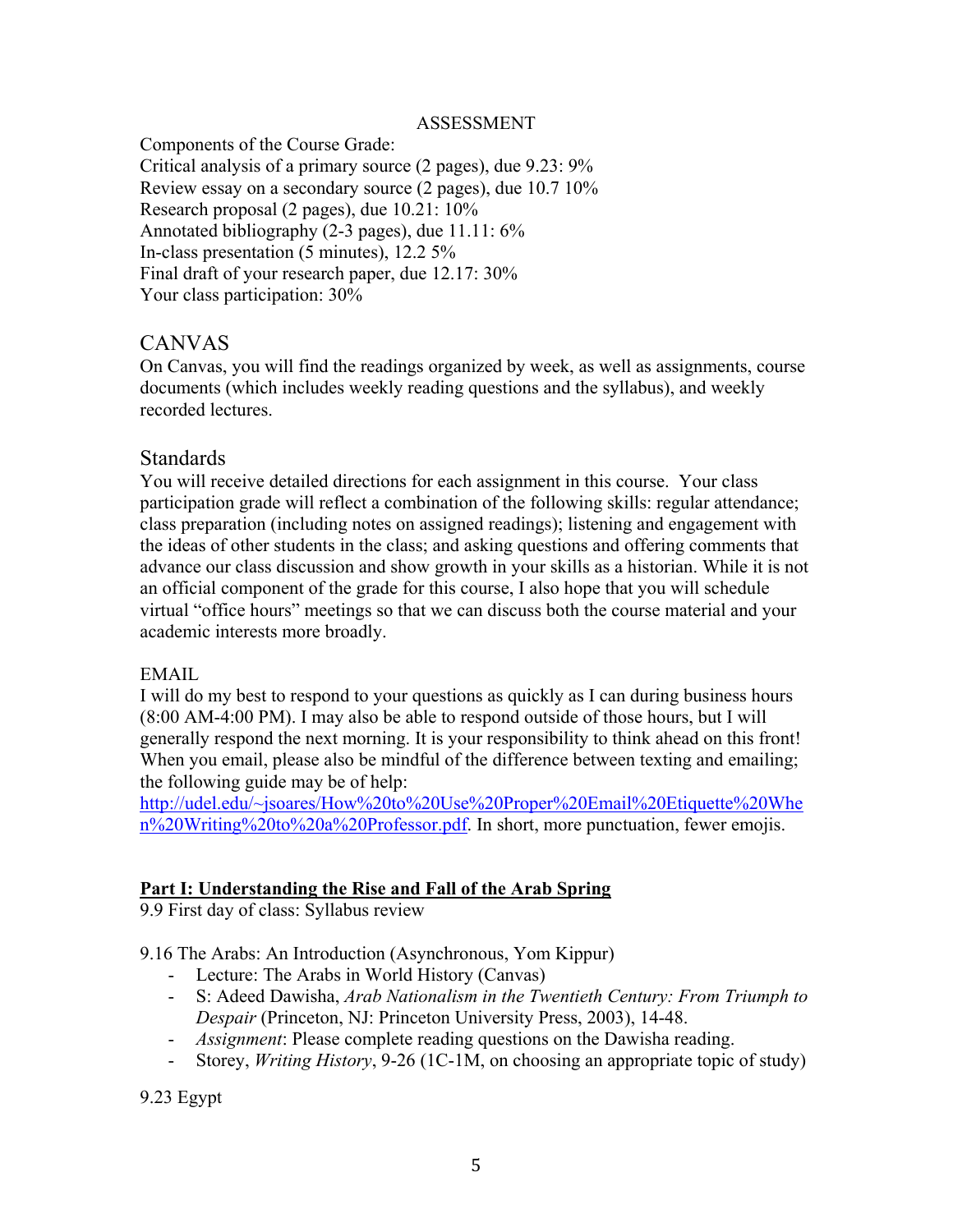- Lecture: 20th Century Egyptian History (Canvas)
- S: Jeanine L. Sowers and Bruce K. Rutherford, "Revolution and Counterrevolution in Egypt," in *The Arab Spring: The Hope and Reality of the Uprising* (Chap. 2, 40-71)
- Storey, *Writing History*, 33-6 (2B-C, on reading primary and secondary sources)
- P: Ramy Essam, "Bread, Freedom" (\*2-page critical analysis comparing these two sources due)
	- o From Tahrir Square: https://www.youtube.com/watch?v=oS7I\_1IABZY
	- o Music Video (with subtitles):
		- https://www.youtube.com/watch?v=Y9Re4zJkoQM

9.30 Tunisia

- Lecture:  $20<sup>th</sup>$  century Tunisian history (Canvas)
- S: Julia Clancy-Smith, "Lessons from a Small Place: The Dignity Revolutions in Tunisia, North Africa and the Globe," in *The Arab Spring: The Hope and Reality of the Uprising* (Chap.1, 10-39)
- P: Intissar Kherigi, "Tunisia: 'Change will take time,'" *New African*, December 2012, 66-8. Available at https://newafricanmagazine.com/?p=3463
- P: Amira Yahyaoui, 'Tunisia: Our Post-Revolutionary Struggle,' *New African*, December, 2012, 70-71. Available at http://www.albawsala.com/uploads/documents/NA1212\_p70\_71.pdf

10.7 Libya

- S: Karim Mezran and Laurentina Cizza, "The Libyan Spring: From Dream to Disillusionment," in *The Arab Spring: The Hope and Reality of the Uprising*  (Chap. 3, 72-90)
- P: Hisham Matar, *The Return*: *Fathers, Sons, and the Land in Between* (New York: Random House, 2016), 28-50.
- Storey, *Writing History*, 42-51 (3C-3I, on synthesizing secondary literature, drawing on primary sources, and citing appropriately)
- Review essay on secondary source due (2 pages)

10.14 Syria

- Lecture:  $20<sup>th</sup>$  century Syrian History (Canvas)
- S: David W. Lesch, "Anatomy of an Uprising: Bashar al-Assad's Fateful Choices that Launched a Civil War," in *The Arab Spring: The Hope and Reality of the Uprising* (Chap. 4, 91-112)
- P: Samar Yazbek, *A Woman in Crossfire. Diaries of the Syrian Revolution*, trans. Max Weiss (London: Haus Publishers, 2012), Excerpt: 8 April 2011.
- Storey, *Writing History*, 5A-5E.
- 10.21 Mass Media and the Arab Spring
	- Lecture: The History of Mass Media in the Middle East (Canvas)
	- S: Malcom Gladwell, "Small Change: Why the revolution will not be tweeted," *The New Yorker*, 4 October 2010.